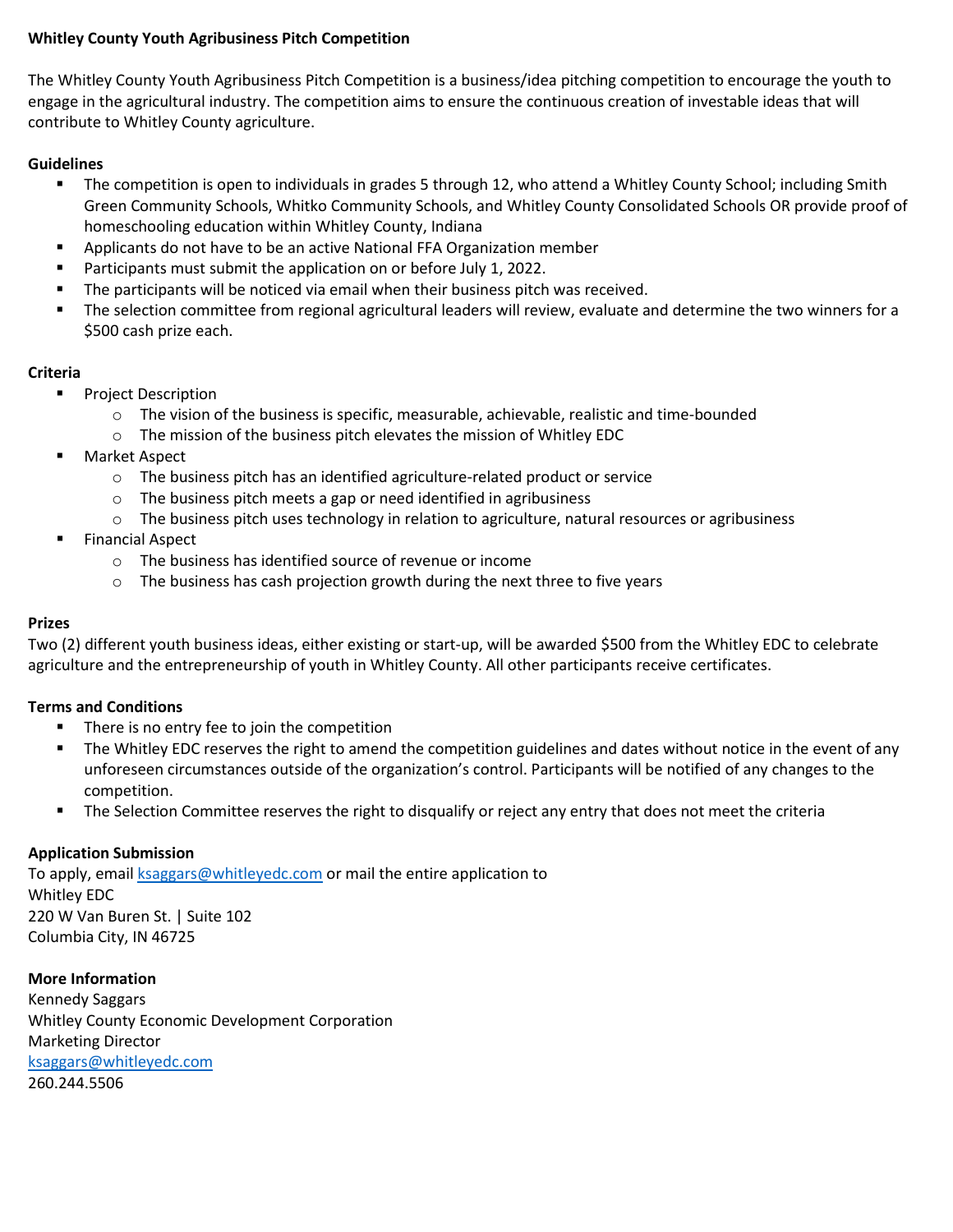| <b>WHITLEY COUNTY YOUTH</b>                 |
|---------------------------------------------|
| <b>AGRIBUSINESS PITCH CONTEST</b>           |
| しんけいけい ヘッド・ローラー しょうかん しょうしん しょうしん けいしょうせいけい |

# Whitley County Economic Development Corporation Initiative

## Student Expectations

- Applicants must attend school in Whitley County
- Applicants should desire to expand agricultural industry in Whitley County, Indiana
- If awarded, applicants must use the money to support their agricultural business idea and receipts should be kept for documentation
- Application must be signed by the parent/guardian
- Application must be received by **July 1, 2022**

### Parental/Guardian Permission

I/we hereby grant \_\_\_\_\_\_\_\_\_\_\_\_\_\_\_\_\_\_\_\_\_\_\_\_\_\_\_ permission to submit their name as a candidate for the Whitley County Youth Agribusiness Pitch Contest. I also release their name and photo for media use as needed.

\_\_\_\_\_\_\_\_\_\_\_\_\_\_\_\_\_\_\_\_\_\_\_\_\_\_\_\_\_\_\_\_\_\_\_\_\_\_\_\_\_\_\_\_\_\_\_\_\_\_\_\_\_\_\_\_\_\_\_\_\_\_ \_\_\_\_\_\_\_\_\_\_\_\_\_

Signature of Parent/Guardian Date by the United States of Date Date

### Personal Contact Information

| Please circle: Male Female                    |  |  |  |  | mm/dd/yyyy |  |  |  |
|-----------------------------------------------|--|--|--|--|------------|--|--|--|
|                                               |  |  |  |  |            |  |  |  |
|                                               |  |  |  |  |            |  |  |  |
| Personal Phone Number: National Phone Number: |  |  |  |  |            |  |  |  |
|                                               |  |  |  |  |            |  |  |  |
|                                               |  |  |  |  |            |  |  |  |

## Social Media Use

Upon receiving applications any public activity on social media sites will be monitored. Please identify the social media sites you use and provide a username.

| Instagram: | TikTok:    |
|------------|------------|
| Twitter:   | Facebook:  |
| LinkedIn:  | Blog site: |

## Business/Idea Notes

| Are you currently an established business or supervised agricultural experience? $\square$ Yes | $\Box$ No |
|------------------------------------------------------------------------------------------------|-----------|
| If yes, how many years have you been in business?                                              |           |

Type of Business/Idea

- 
- □ Animal System Plant System
- 
- $\Box$  Food Products and Processing System
- $\Box$  Agribusiness System  $\Box$  Natural Resources System
	-
- $\Box$  Environmental Service System  $\Box$  Power, Structural & Technical System